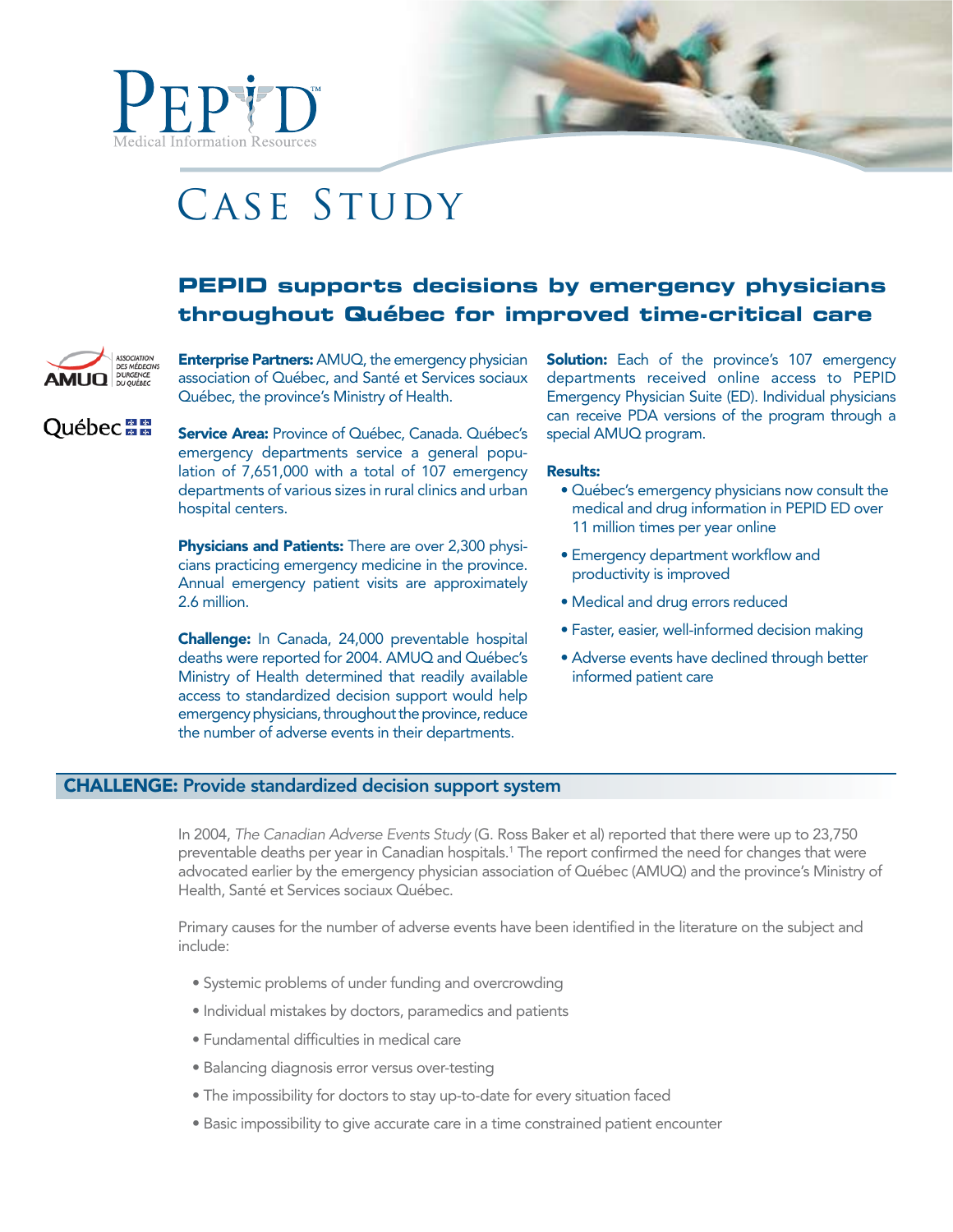

Consulting medical information and confirming dosing is an essential part of daily workflow for physicians. It was clear from the report that a lack of readily available clinical and drug information resulted in medical errors.

"We wanted to improve quality of care and we thought that, with new technologies and web services, we could help emergency physicians find answers to their clinical problems, and avoid some medical errors related to medication interactions through a clinical database," says AMUQ's Dr. Martin Pham-Dinh, CCFM-EM.

1. G.Ross Baker et al. The Canadian Adverse Events Study : the incidence of adverse events among hospitals patients in Canada. JAMC. 25 May 2004; 170 (11); 1678-86.

### OBJECTIVES: To promote quality of care in emergency medicine

AMUQ and the Ministry of Health have identified overall goals and objectives for their decision-support program:

- 1. Reduce the number of adverse events by giving emergency physicians throughout Québec high quality data in a useful format
- 2. Provide information with high clinical impact; otherwise it isn't used or useful
- 3. Provide up-to-date information, so physicians make decisions based on most current data
- 4. Provide information that embraces the full-spectrum of emergency medicine
- 5. Standardization of emergency medicine practice in Québec
- 6. Promote quality care in emergency medicine

"At AMUQ, we initially wanted to create our own clinical database, but this proved to be a complex and costly process. So we started to evaluate solutions from the private sector. It rapidly became evident that PEPID was our best choice for the completeness and quality of the information presented," adds Dr. Pham-Dinh.

## SOLUTION: PEPID online and on handhelds provides decision support any time, any place



AMUQ and the Ministry of Health carefully evaluated PEPID and alternative programs. In their reviews, PEPID ranked first for the depth and quality of information and other factors, such as:

- · PEPID is an established leader in point of care medical information
- · Independent access via native PDA software, smartphone, wireless and online platforms. Network access to PEPID Online by Static IP address.
- Also available as knowledge base for future systems integration
- Easy-to-use graphical user interface
- . No learning required for quick access to concise but complete information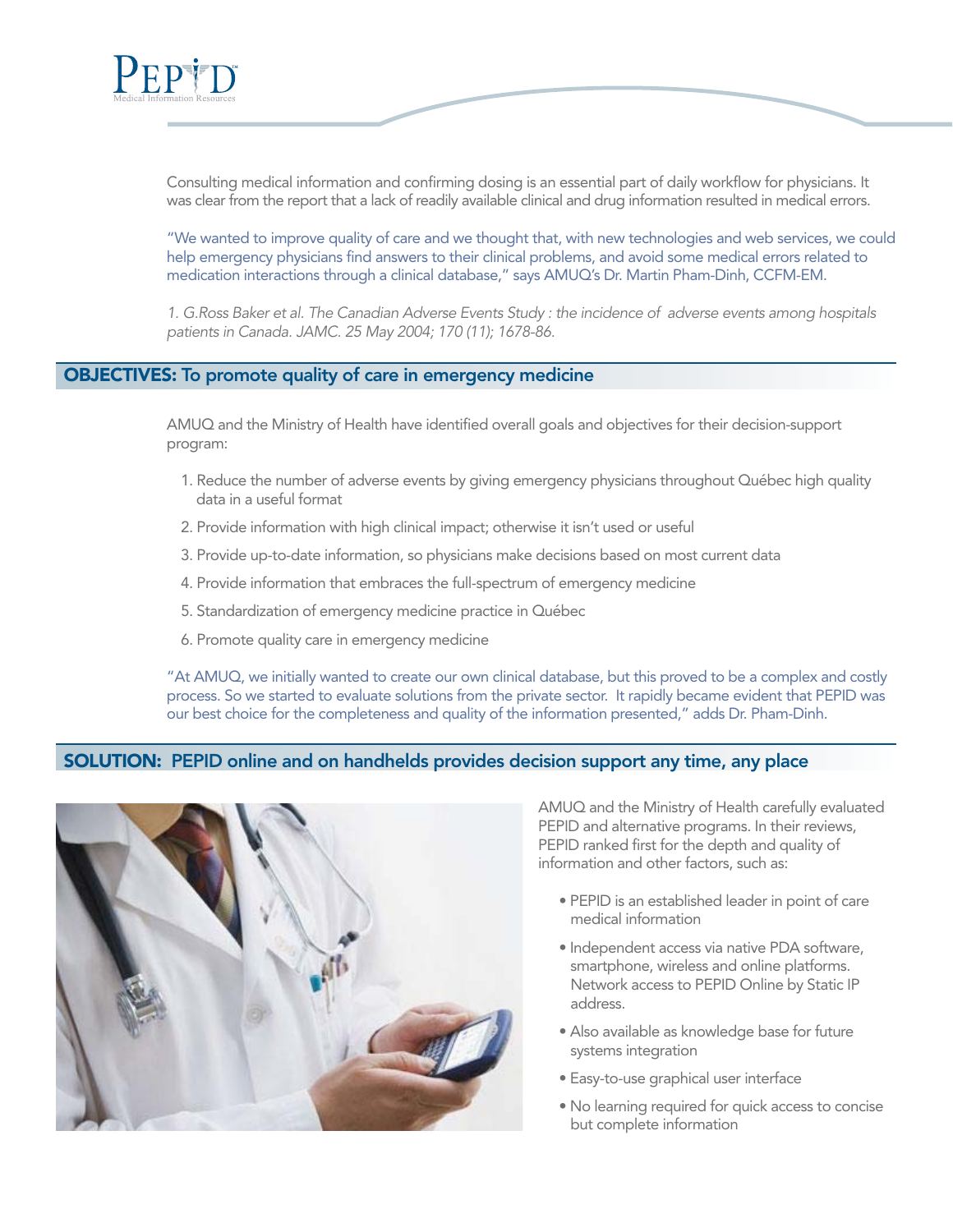Lifesaving protocols (ALS, ACLS, ATLS, PALS, BLS, RSI, ...)

2,350 diseases & topics, algorithmic structure, full-spectrum psychiatric information t

 Complete drug database, over 3,000 medical and dosing calculators, sophisticated drug interactions t generator, comprehensive toxicology

Personal & institutional notes—allows standardization and protocol development

You don't need a super computer or a sophisticated IT system behind you to have effective resources at point-of-care

From busy urban emergency departments to the rural medical centers, there is a solution for every work environment

In 2005 AMUQ, the Ministry of Health, and PEPID reached an agreement, financed by the Ministry, to provide province-wide access to PEPID online for all emergency departments in Québec. In addition, the parties agreed to offer individual physicians subscriptions for use on their personal handheld devices. "It rapidly became evident that PEPID was our best choice for the completeness and quality of the information presented"

— Dr. Martin Pham-Dinh, CCFM-EM

#### RESULTS: Physician and departmental adoption far exceeds expectations system wide

Today, emergency physicians in Québec are consulting PEPID Online resources 11 million times annually. That is almost 5,000 times per emergency physician in the province. Since program startup, time spent in PEPID Online has quadrupled. These numbers do not reflect PDA and smartphone usage which also reported to be remarkably high as well.